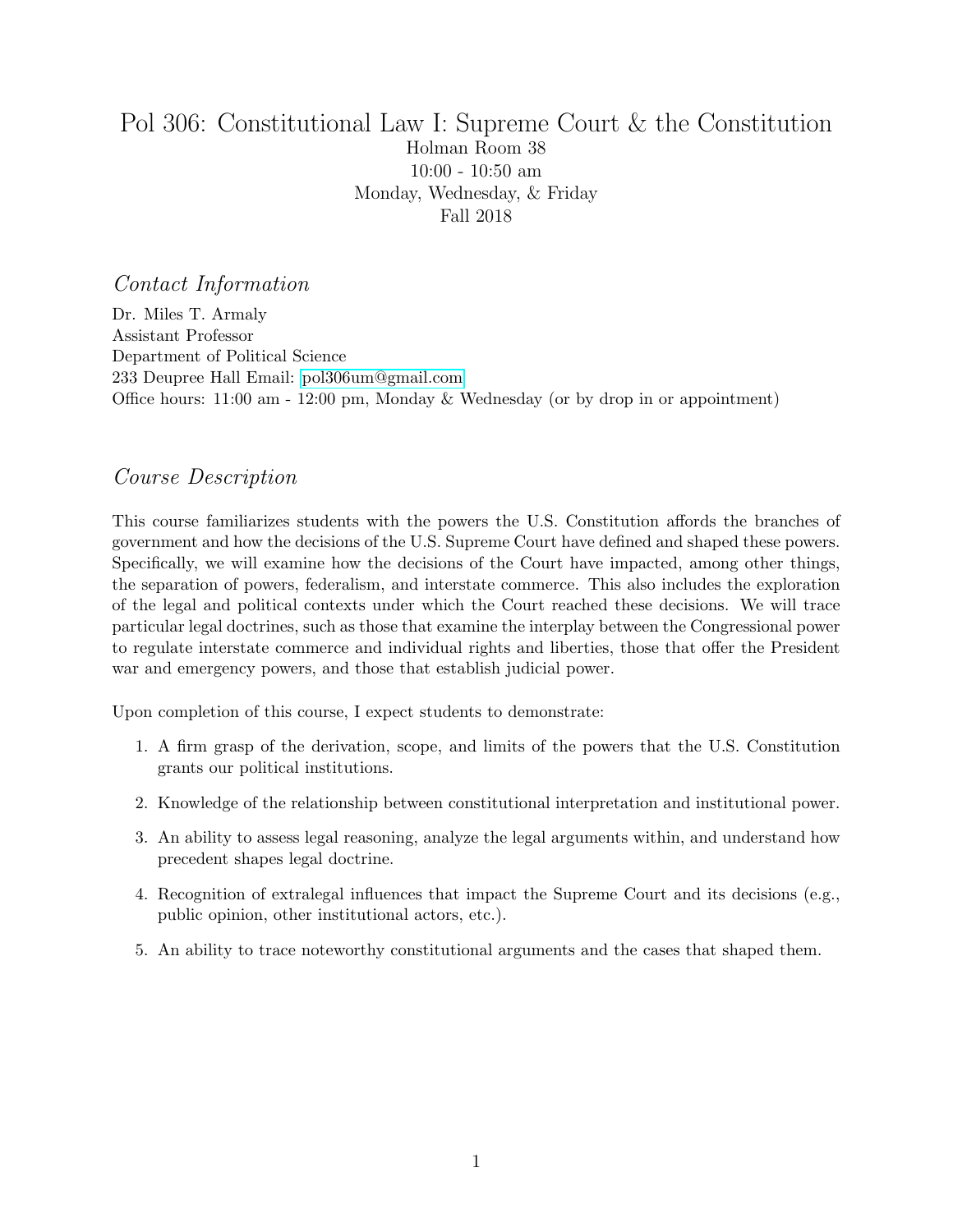# Course Materials

The textbook for this course is recommended, but not required. If you plan to go to law school, or otherwise believe you will need a solid understanding of the US Constitution, it would be remiss to forgo purchasing – and subsequently reading! – the textbook. Moreover, students who read the book (in addition to class notes) are likelier to be successful than those who do not. That being said, no exam materials will come exclusively from the text.

This text is available at the bookstore. I strongly recommend obtaining the book used from an online retailer (e.g., [https://goo.gl/WWkNCI\)](#page-0-0) as this is likely to save you substantial costs. Additional course materials (such as Supreme Court decisions) are readily available online or will be disseminated electronically via the course's Blackboard page.

• Epstein, Lee and Thomas G. Walker. 2016. Constitutional Law for a Changing America: *Institutional Powers and Constraints,*  $9<sup>th</sup>$  edition. CQ Press.

Note that this the ninth edition of the text. Constitutional law is always changing; earlier editions do not reflect recent changes in case law.

# Course Requirements

# **EXAMS**

There will be a midterm and a final exam in this course. Both will be comprised of multiple choice and short answer questions. The final exam will only include materials covered after the midterm. The midterm will be held during a regularly scheduled class meeting. The final exam will take place Friday, December 7 at 8:00 am (brutal, I know. I don't pick the times).

# WRITING ASSIGNMENTS

You will be responsible for producing two  $(2)$  written assignments throughout the semester. Much more information will be given about these assignments in class, but to preview:

- Legal Brief: You will select a case of interest, highlight the major details, identify the controversy, outline the interpretation and application of the Constitution in both the majority opinion and any concurrences or dissents, and briefly discuss any social, legal, and political implications of the ruling.
- Persuasive Essay: You will select a case of interest and make a balanced argument for why each side should win. Each side should receive equal space and credibility. Tone must be impartial, non-judgmental, conciliatory, and respectful. The reader should never recognize your "true" position. Your conclusion must present a compromise.

# **QUIZZES**

There will be many short, in-class writing assignments – or "quizzes" – throughout the semester. These will be "pop" assignments in the sense that they are not scheduled or announced beforehand. The format will vary (i.e., some short answer, some group work, etc.). They will be used to assess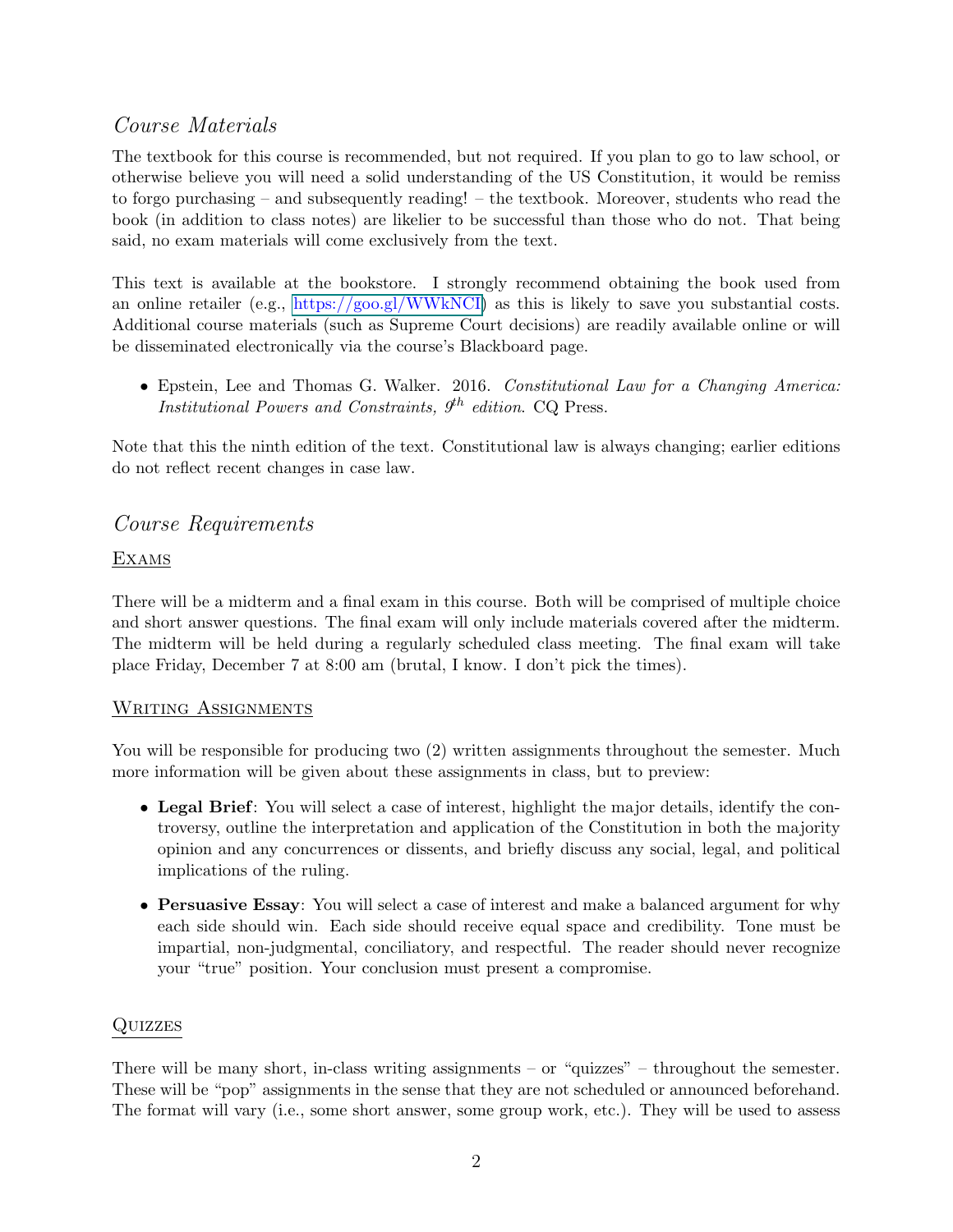comprehension of course materials.

Your two  $(2)$  lowest scores will be dropped and the remainder will count for your grade. If you miss a quiz due to an excused absence, that will be one of your drop quizzes; this policy is reconsidered if you miss more than 2 quizzes due to excused absences. Absences will only be excused for daily assignment purposes if instructor is informed of the cause of the absence before the next scheduled class. In other words, if you miss a quiz on Monday, you must tell me before class on Wednesday that the absence should be considered excused.

# **PARTICIPATION**

Participation is key in this course. Participation is defined as "verbal engagement by the student with others in the class (instructor and other students) of the learning material." More concisely, students must speak in class, or otherwise show active engagement in day-to-day classroom learning. A few sure-fire ways to participate are to (1) ask questions during lecture, (2) answer questions when prompted by instructor, and (3) speak on behalf of your group when we engage in group activities.

At minimum, students must come prepared and be ready to discuss all relevant materials. Although I will not take attendance in this course, it is expected that you attend each session and voluntarily contribute. Participation will be based on both the quality and quantity of your contributions.

I, of course, recognize that some students are not as comfortable participating. Yet, given the impetus, many normally quiet students have well thought out comments. I do not like to "call on" students, but reserve the right to implement a system whereby students are equitably and, most importantly, randomly called on to participate. Such a procedure will ensure that all students will have equal opportunity to participate, but reduces issues that arise from implicit biases and student introversion.

Please note that the University requires that all students have a verified attendance at least once during the first two weeks of the semester for each course. If attendance is not verified, you will be dropped from the course and any financial aid will be adjusted accordingly. Please see <http://olemiss.edu/gotoclass> for more information.

# Grades

Your class performance will be evaluated upon the following criteria:

| Exams $(2 \tQ 20\% \text{ each})$  | $40\%$ |
|------------------------------------|--------|
| Writing Assignments $(2 \tQ 20\%)$ | $40\%$ |
| Quizzes                            | $10\%$ |
| Class Participation                | $10\%$ |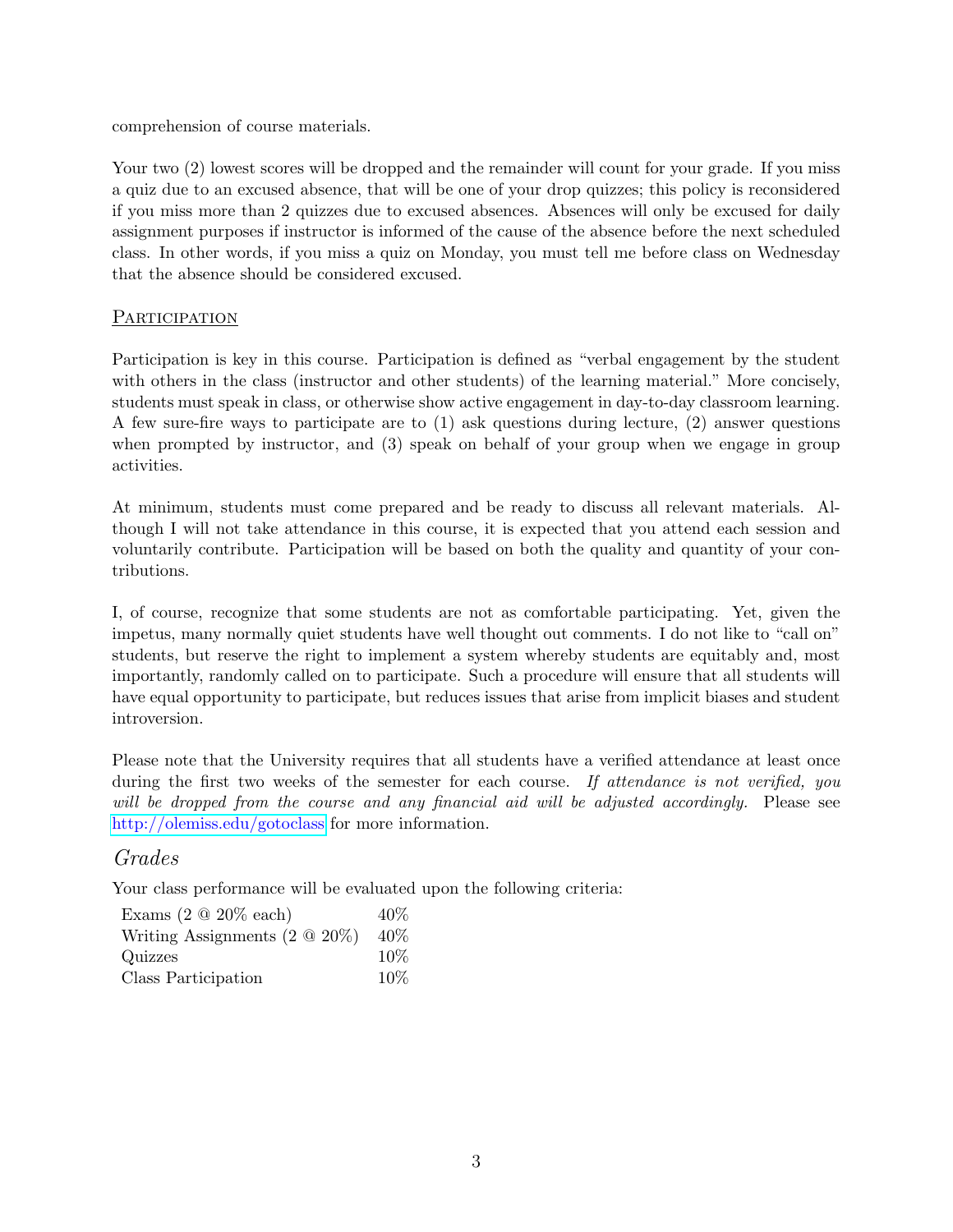The grading scale follows the University's Plus-Minus rubric (without the A- option):

| A      | $90 - 100\%$ |           |            |
|--------|--------------|-----------|------------|
| $B+$   | 87-89%       | B         | 83-86\%    |
| $B -$  | 80-82%       | $C+$      | 77-79%     |
| C      | 73-76%       | $C_{\Xi}$ | 70-72\%    |
| $\Box$ | 60-69%       | F         | $0 - 59\%$ |

# Course Policies

### GENERAL STATEMENT

You are responsible for informing yourself of all departmental, college, and university policies governing your conduct in this course. This includes, but is not limited to, policies relating to plagiarism/academic integrity and the accommodation of students with documented disabilities.

### Course Communications

Updates and additional materials will be sent out via our course's Blackboard page. Please alter your Blackboard settings such that you are notified when announcements are posted.

#### Instructor Availability

If you have any questions, quips, queries, qualms, comments, or concerns, please contact me via email. Be certain to include "POL 306" in the subject line along with a substantive topic. Please include an appropriate salutation (e.g., please do not begin an email with "hey") and an email signature that includes your first and last name (so I know to whom I'm responding!). I will endeavor to respond to all email messages within 12 hours on weekdays and 24 hours on weekends. If you have not received a response within 24 hours, please resend your message. For time sensitive matters, resend your message after 12 hours.

I will be available immediately following class for one hour on Monday and Wednesday. All other office hours will be by appointment. If you would like to meet, please send a message with 2 or 3 suggested meeting times and I can confirm which works best for me.

#### ATTENDANCE POLICY

There is no official attendance policy in this course. That is, I do not take daily attendance, as I recognize there are dozens of reasons one may miss a given class. But, there are repercussions to absences. See both the Quizzes and Participation sections above for expectations and rules regarding attendance.

# Grade Appeals

All grading concerns should be submitted via email with a concise statement expressing why you believe your grade should be altered. All concerns – arithmetic or otherwise – must be raised within one week of when the grade was posted. No grade challenges will be entertained after one week. I reserve the right to *reduce points* on any grade appeal.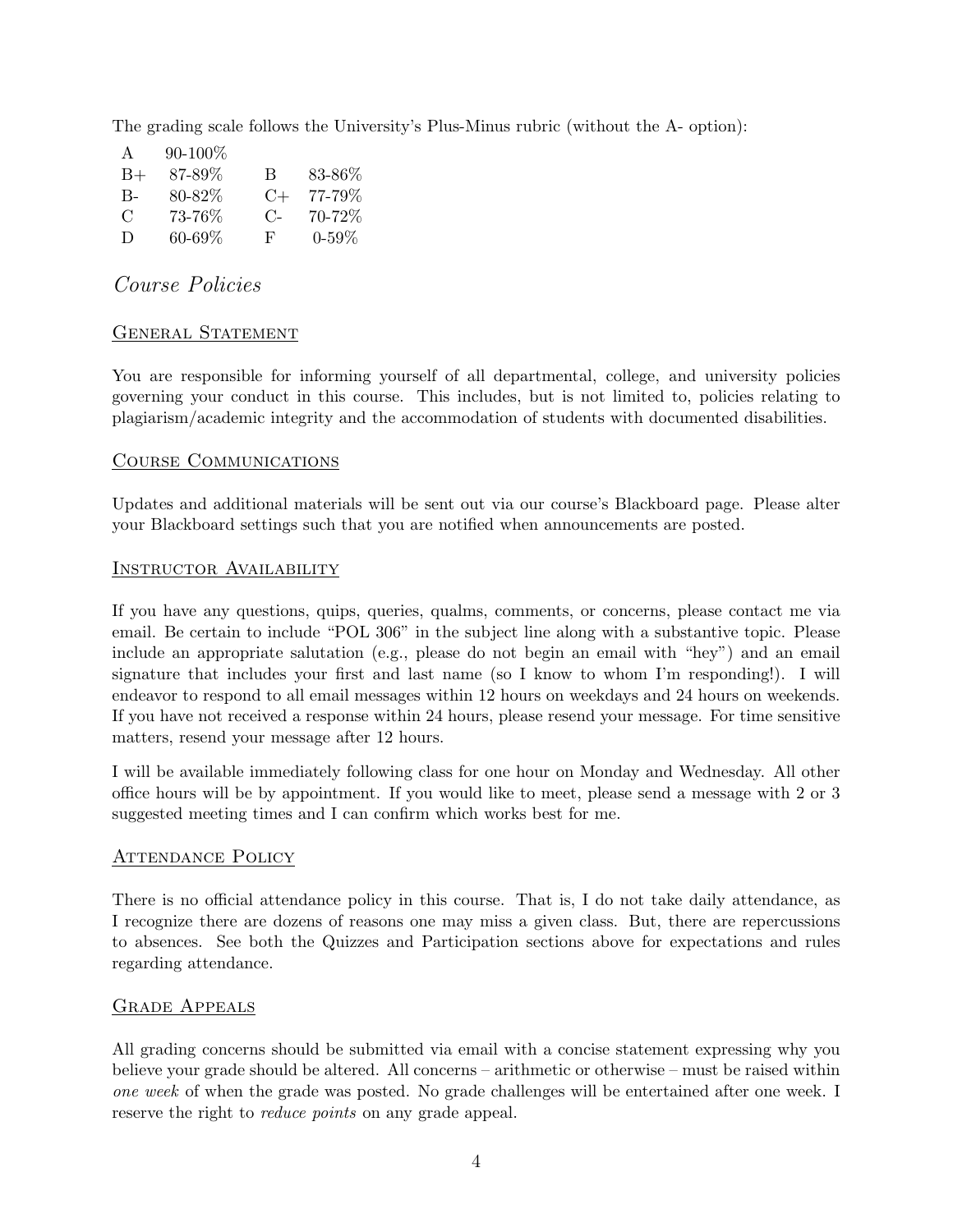# Academic Honesty

This course has a zero tolerance policy in regards to academic dishonesty. Academic dishonesty is defined as conduct that violates any of the following principles: (a) supplying or using work or answers that are not one's own (this includes mis-citing a source); (b) providing or accepting assistance with completing assignments or examinations beyond collaborative learning; or (c) interfering through any means with anothers academic work. Collaborative learning (i.e., working or studying with your peers) in this course is encouraged, but if you study together, you must produce your own work. This includes not submitting verbatim or near-verbatim answers to assignments. To do so violates both the spirit and the letter of academic integrity. The penalties for dishonesty will vary from getting 0 points on an individual assignment up to getting a 0.0 or F grade for the entire semester. All instances of academic dishonesty will be reported to your college and department.

If you are not sure a certain action will be considered academically dishonest, it is in your best interest to assume it is until told otherwise. Please feel free to ask if any action will be considered academic dishonesty in this course. Such queries will not be held against you. And, remember that what may be acceptable in this course may be inappropriate in another, and vice versa. Additionally, consult the University [M Book](http://conflictresolution.olemiss.edu/wp-content/uploads/sites/2/2014/09/MBOOK20153.pdf) for more information.

### STATEMENT ON DISABILITIES

The University of Mississippi is committed to the creation of inclusive learning environments for all students. If there are aspects of the instruction or design of this course that result in barriers to your full inclusion and participation or to accurate assessment of your achievement, please contact the course instructor as soon as possible. Barriers may include, but are not necessarily limited to, timed exams and in-class assignments, difficulty with the acquisition of lecture content, inaccessible web content or the use of non-captioned or non-transcribed video and audio files. You must also contact Student Disability services at 662-915-7128 so that office 1) provide you with an Instructor Notification form, 2) facilitate the removal of barriers and 3) ensure that you have equal access to the same opportunities for success that are available to all students.

All reasonable accommodations will be made in this course. I encourage students not only to take advantages of these services when appropriate, but to inform the instructor of any qualifying consideration as soon as possible. Accommodations for disabilities should be arranged well in advance of any student assessment. Please see [University Student Disability Services](sds.olemiss.edu) for more information.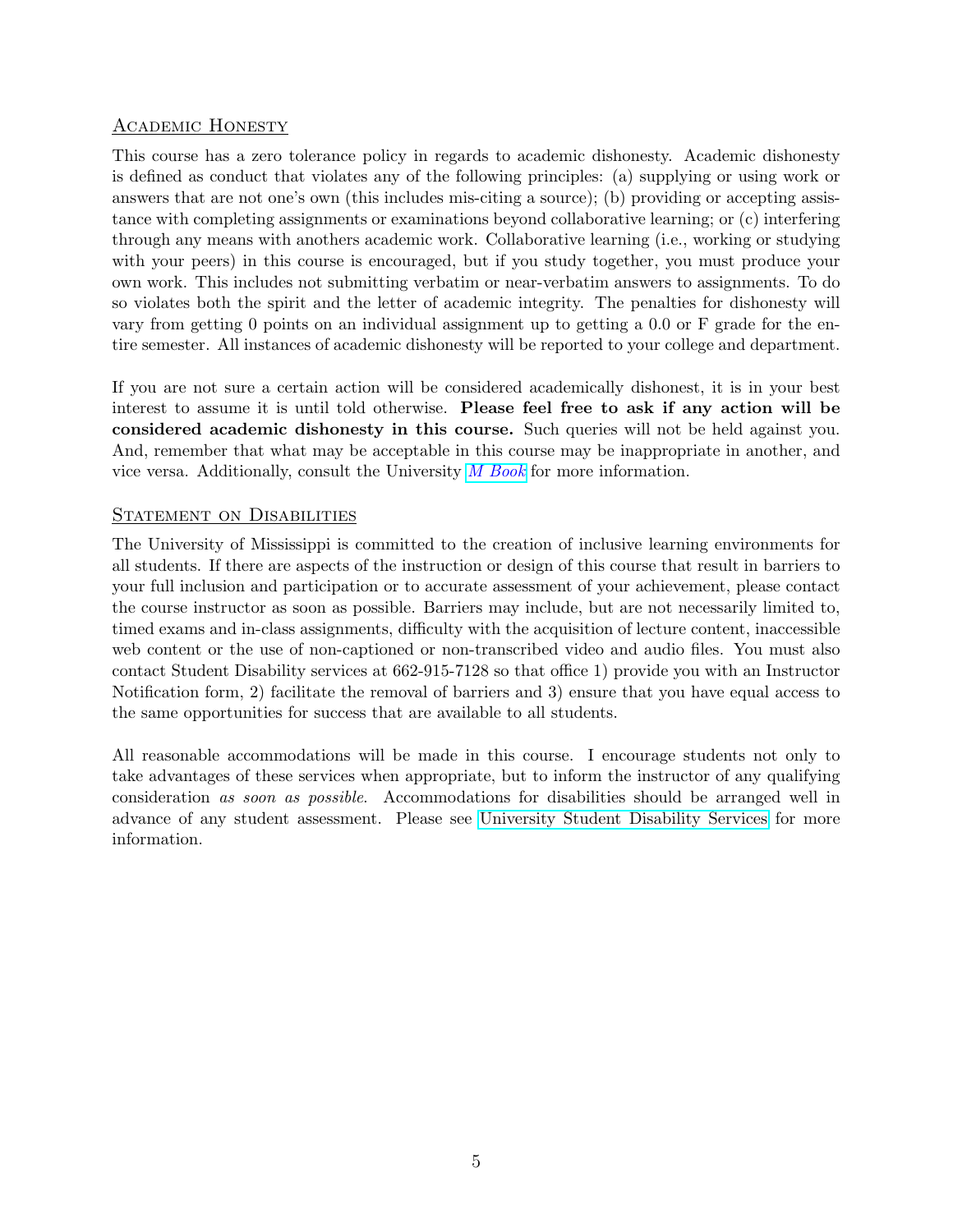# Course Schedule

Daily reading assignments are listed below. Reading assignments are listed according to the day on which the subject will be discussed. Thus, you should read the assigned material prior to the date listed. Note that some readings will be discussed across multiple class periods.

| Date           | Topic & Readings                                                 |  |  |
|----------------|------------------------------------------------------------------|--|--|
| 20 August      | Course Introduction                                              |  |  |
| 22 August      | The U.S. Constitution                                            |  |  |
|                | Epstein & Walker (henceforth EW) p. $3-11$ , $49-54$ , $722-732$ |  |  |
|                | Federalist Papers $#78$                                          |  |  |
|                | The federal judiciary                                            |  |  |
|                | EW p. 11-23, 56-60                                               |  |  |
| 24 August      | The federal judiciary                                            |  |  |
|                | How judges decide                                                |  |  |
|                | EW p. 23-42                                                      |  |  |
|                | The Judiciary                                                    |  |  |
| 27 August      | Judicial review                                                  |  |  |
|                | EW 61-86                                                         |  |  |
| 29 August      | Jurisdiction and justiciability                                  |  |  |
|                | EW 86-120                                                        |  |  |
|                | The Legislature                                                  |  |  |
| 31 August      | Legislative independence                                         |  |  |
|                | EW 121-144                                                       |  |  |
| 3 September    | NO CLASS [LABOR DAY]                                             |  |  |
| 5 September    | Derivation and scope of power                                    |  |  |
|                | EW 144-180                                                       |  |  |
| 7 September    | Derivation and scope of power                                    |  |  |
|                | The Executive                                                    |  |  |
| 10 September   | Executive power                                                  |  |  |
|                | EW 183-206                                                       |  |  |
| 12 September   | Veto, appointment, and removal                                   |  |  |
|                | EW 206-238                                                       |  |  |
| 14 September   | Executive privilege                                              |  |  |
|                | EW 238-268                                                       |  |  |
| $17$ September | Executive immunity<br>EW 206-238                                 |  |  |
| 19 September   | Foreign policy and affairs                                       |  |  |
|                | EW 263-267                                                       |  |  |
| 21 September   | NO CLASS                                                         |  |  |
|                | DUE DATE: LEGAL BRIEF                                            |  |  |
| 24 September   | Foreign policy (cont.)                                           |  |  |
|                | Delegation and usurpation                                        |  |  |
|                | EW 268-289                                                       |  |  |
| 26 September   | Delegation (cont.)                                               |  |  |
| 28 September   | War and emergency powers                                         |  |  |
|                | ${\rm EW}$ 290-336                                               |  |  |
| 1 October      | War and emergency powers (cont.)                                 |  |  |
| 3 October      | Midterm exam prep.                                               |  |  |
| 5 October      | <b>MIDTERM EXAM</b>                                              |  |  |
|                | The Commerce Clause                                              |  |  |
| 8 October      | What is commerce?                                                |  |  |

Table 1: Course Schedule